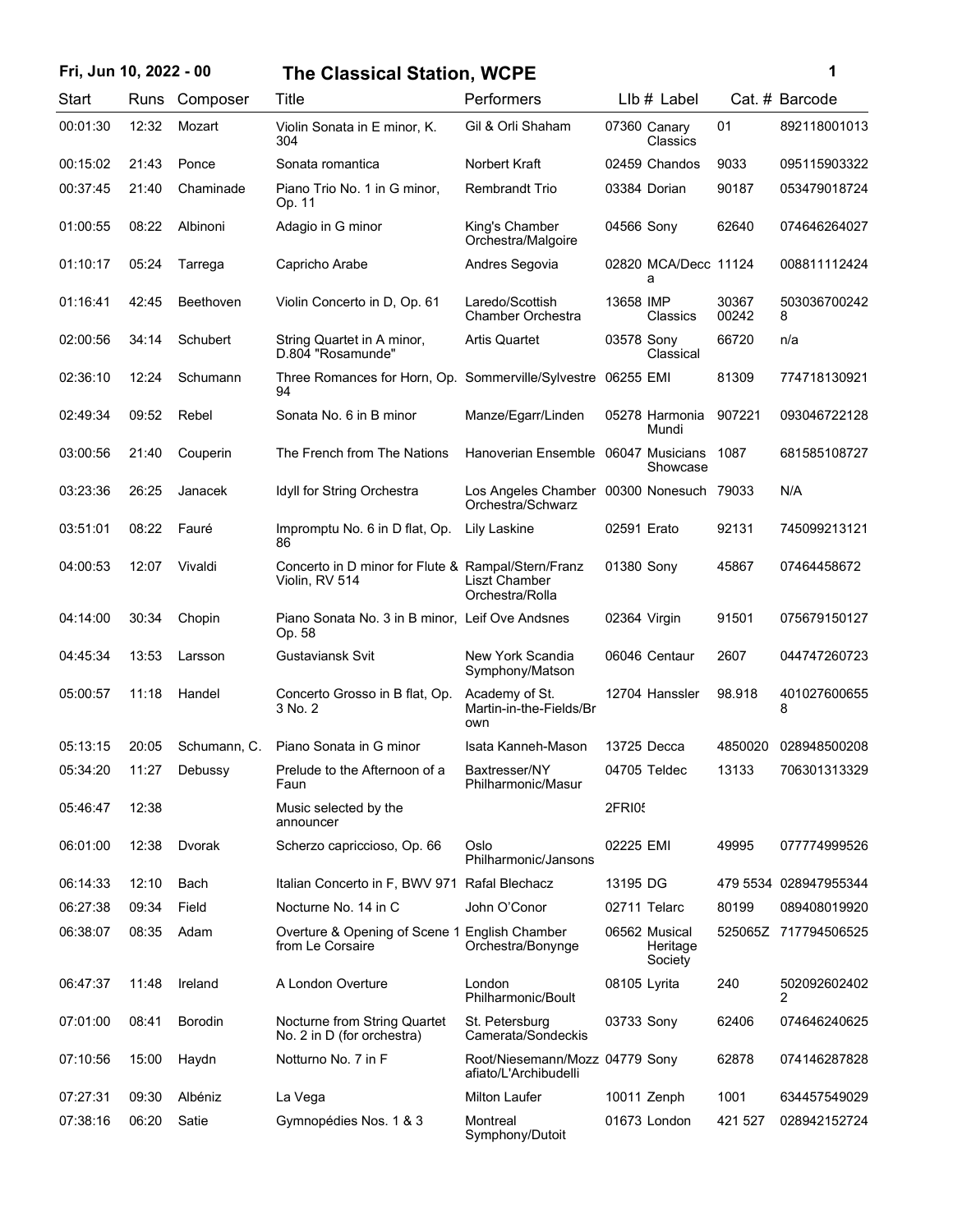| Fri, Jun 10, 2022 - 08 |       |                     |                                                                         | <b>The Classical Station, WCPE</b>                           |                                |          | $\mathbf 2$           |  |
|------------------------|-------|---------------------|-------------------------------------------------------------------------|--------------------------------------------------------------|--------------------------------|----------|-----------------------|--|
| Start                  | Runs  | Composer            | Title                                                                   | Performers                                                   | $Llb#$ Label                   |          | Cat. # Barcode        |  |
| 07:45:51               | 13:34 | Corelli             | Concerto Grosso in D, Op. 6<br>No. 1                                    | Cantilena/Shepherd                                           | 00794/Chandos                  | 8336/7/8 | N/A                   |  |
| 08:01:00               | 05:27 | Beethoven           | 4th mvt (Allegro) from String<br>Quartet No. 2 in G, Op. 18 No.<br>2    | <b>Alexander String</b><br>Quartet                           | 04854 Arte Nova 49682          |          | 743214968222          |  |
| 08:07:42               | 09:09 | Khachaturian        | Selections from Gayne                                                   | <b>Boston Pops/Fiedler</b>                                   | 01428 RCA                      | 7734     | 07863577342           |  |
| 08:18:06               | 05:48 | Beach               | Romance in A, Op. 23                                                    | Silverstein/Eskin                                            | 01568 Northeaste 9004<br>rn    |          | n/a                   |  |
| 08:26:24               | 07:43 | Wiren               | Concert Overture No. 1, Op. 2                                           | Norrkoping<br>Symphony/Dausgaard                             | 09146 CPO                      | 999 677  | 76129396772           |  |
| 08:35:22               | 07:39 | Mozart              | 1st myt from Symphony in D,<br>(after the Posthorn Serenade,<br>K. 320) | <b>Berlin</b><br>Philharmonic/Abbado                         | 02793 Sony                     | 48385    | 07464483852           |  |
| 08:44:16               | 04:52 | Rodrigo             | Canario from Fantasia for a<br>Gentleman                                | Russell/Naples<br>Philharmonic/Kunzel                        | 04820 Telarc                   | 80459    | 089408045929          |  |
| 08:50:23               | 09:02 |                     | Music selected by the<br>announcer                                      |                                                              | <b>2FRI08</b>                  |          |                       |  |
| 09:01:15               | 15:36 | Ravel               | Rapsodie espagnole                                                      | Berlin<br>Philharmonic/Abbado                                | 05061 DG                       | 457 583  | 028945758329          |  |
| 09:18:06               | 21:56 | Schubert            | Fantasia in C, D. 760<br>"Wanderer Fantasy"                             | Jando/Budapest<br>Symphony/Ligetti                           | 01893 LaserLight 15 630        |          | 018111563024          |  |
| 09:41:32               | 17:58 | Fauré               | Cello Sonata, Op. 109                                                   | Doane/Snyder                                                 | 02541 Bridge                   | 9038     | 090404903823          |  |
| 10:01:20               | 55:31 | Berlioz             | Symphonie fantastique, Op. 14                                           | Royal Concertgebouw<br>Orchestra/Davis                       | 01860 Philips                  | 411 425  | 028941142528          |  |
| 10:58:21               | 01:11 | Rimsky-Korsak<br>ov | Flight of the Bumblebee from<br>The Tale of Tsar Saltan                 | Saizewa/Violin<br>Ensemble of Bolshoi<br>Theater/Reyentovich | 11857 DG                       |          | 479 3590 028947935902 |  |
| 11:01:22               | 13:43 | Rossini             | String Sonata No. 4 in B flat                                           | Camerata Bern/Furi                                           | 00767 DG                       | 413 310  | 028941331021          |  |
| 11:16:20               | 14:30 | Haydn, M.           | Symphony No. 12 in G                                                    | Slovak Chamber<br>Orchestra/Warchal                          | 02578 CPO                      | 999 154  | 761203915422          |  |
| 11:32:20               | 12:48 | Wagner              | Siegfried's Rhine Journey from Minnesota<br>Gotterdammerung             | Orchestra/Marriner                                           | 05989 Telarc                   | 82005    | 089408200526          |  |
| 11:46:23               | 12:59 | Bach                | Prelude, Fugue & Allegro, BWV David Russell<br>998                      |                                                              | 06172 Telarc                   | 80584    | 089408058424          |  |
| 12:01:12               | 03:07 | Assad, Sergio       | Aquarelle: II. Valseana                                                 | Plínio Fernandes                                             | DL000 Decca                    |          |                       |  |
| 12:05:34               | 22:39 | Mahler              | Adagio from Symphony No. 10 Buffalo<br>(unfinished)                     | Philharmonic/Falletta                                        | PV135 Beau<br>Fleuve           | 98548    | 605996-9 605996998548 |  |
| 12:29:43               | 24:39 | Copland             | Rodeo (complete ballet)                                                 | Detroit<br>Symphony/Slatkin                                  | 11438 Naxos                    |          | 8.559758 636943975824 |  |
| 12:55:37               | 03:56 | Glass               | "The Poet Acts" from from The Valentina Lisitsa<br>Hours                |                                                              | 12354 Decca                    |          | 478 8079 028947880790 |  |
| 13:01:23               | 38:43 | Shchedrin           | <b>Carmen Ballet</b>                                                    | <b>Boston Pops/Fiedler</b>                                   | 07250 BMG<br>Entertainm<br>ent | 63308    | 090266330829          |  |
| 13:41:36               | 08:02 | Bach                | Concerto in D (after Vivaldi),<br><b>BWV 972</b>                        | <b>German Brass</b>                                          | 05326 German<br><b>Brass</b>   | 27 305   | 402772827305<br>5     |  |
| 13:51:08               | 07:09 | Saint-Saëns         | Danse Macabre, Op. 40                                                   | Philadelphia<br>Orchestra/Ormandy                            | 09101 Sony                     | 87277    | 696998727724          |  |
| 14:00:07               | 19:23 | Villa-Lobos         | String Quartet No. 1                                                    | Cuarteto<br>Latinoamericano                                  | 03095 Dorian                   | 90205    | 053479020529          |  |
| 14:20:45               | 22:15 | Haydn               | Trumpet Concerto in C                                                   | Andre/Franz Liszt<br>Chamber<br>Orchestra/Sandor             | 00659 Erato                    | 88019    | 326965881872<br>7     |  |
| 14:44:30               | 12:57 | Elgar               | 2nd mvt (Andante) from Violin<br>Concerto in B minor, Op. 61            | <b>Barton Pine/BBC</b><br>Symphony/Litton                    | 13356 Avie                     | 2375     | 822252237528          |  |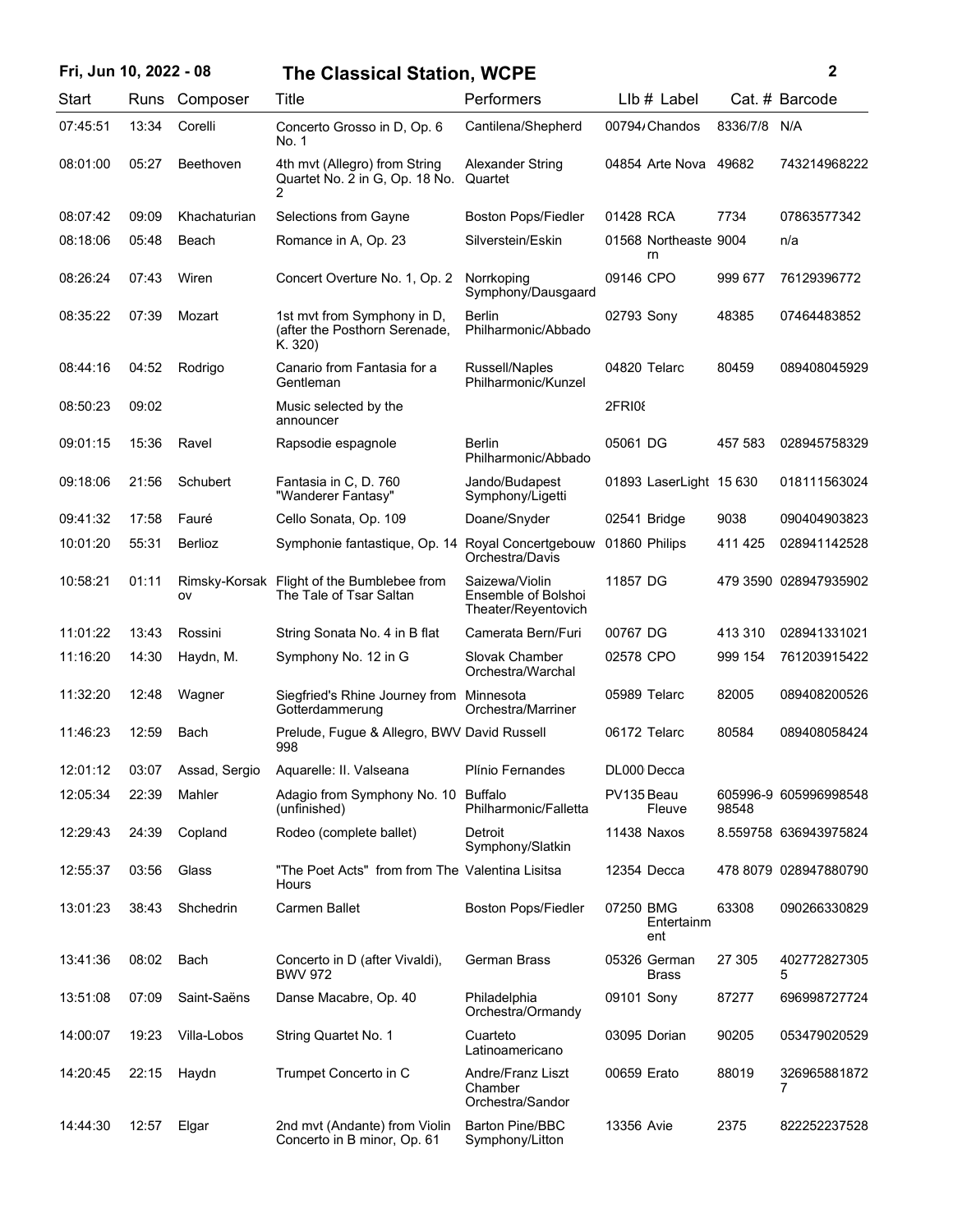## **Fri, Jun 10, 2022 - 15 3 The Classical Station, WCPE**

| ٦ |   |  |
|---|---|--|
|   |   |  |
|   |   |  |
|   |   |  |
|   | I |  |

| Start    | Runs  | Composer      | Title                                                                                                              | Performers                                                |               | Llb # Label                      |                | Cat. # Barcode        |
|----------|-------|---------------|--------------------------------------------------------------------------------------------------------------------|-----------------------------------------------------------|---------------|----------------------------------|----------------|-----------------------|
| 14:59:17 | 26:04 | <b>Bruch</b>  | Violin Concerto No. 1 in G<br>minor, Op. 26                                                                        | Mutter/Berlin<br>Philharmonic/Karajan                     | 00589 DG      |                                  | 400 031        | 325914000312<br>0     |
| 15:26:51 | 10:07 | Satie         | Three Gymnopedies                                                                                                  | Jean-Yves Thibaudet                                       | 04015 Decca   |                                  | 289 470<br>290 | D145490               |
| 15:38:13 | 21:19 | Bach          | Cello Suite No. 4 in E flat, BWV Lynn Harrell<br>1010                                                              |                                                           |               | 00237 London                     | 414 163        | 023894141632<br>2     |
| 16:00:47 | 07:32 | Schubert      | 4th mvt (Theme and Variations) O'Conor/Vandermark/<br>from Piano Quintet in A, D. 667 Cleveland Quartet<br>"Trout" |                                                           | 09177 Telarc  |                                  | 80749          | 089408074929          |
| 16:09:14 | 02:48 | Stravinsky    | Russian Dance from Petrushka Philharmonia/Craft                                                                    |                                                           | 08491 Naxos   |                                  | 13             | 8.558212-636943821220 |
| 16:12:57 | 07:10 | <b>Barber</b> | Adagio for Strings, Op. 11                                                                                         | Scottish Chamber<br>Orchestra/Saraste                     | 09847 Virgin  | Classics                         | 730756         | 509997307562<br>2     |
| 16:21:02 | 04:26 | Tchaikovsky   | Meditation Op. 72, No. 5                                                                                           | Diaz/Sanders                                              | 02544 Dorian  |                                  | 90188          | 053479018823          |
| 16:26:43 | 03:03 | Mozart        | Lacrimosa from Requiem in D<br>minor, K. 626                                                                       | John Alldis Choir/BBC<br>Symphony/Davis                   | 03446 Decca   |                                  | 289 468<br>506 | 028946850626          |
| 16:30:41 | 28:54 | Beach         | Piano Quintet in F sharp minor, Escher String Quartet<br>Op. 67                                                    |                                                           | 08588 CMS     | Studio<br>Recordings             | 82524          | 653738252427          |
| 17:00:50 | 13:46 | Waxman        | Sunset Boulevard (Sonata for<br>Orchestra)                                                                         | <b>Hollywood Bowl</b><br>Orchestra/Mauceri                |               | 02361 Philips                    | 442 425        | 028944242522          |
| 17:15:31 | 03:45 |               | Ippolitov-Ivanov Procession of the Sardar from<br><b>Caucasian Sketches</b>                                        | Edmonton<br>Symphony/Mayer                                | 04638 CBC     | Records                          | 5169           | 059582516928          |
| 17:20:11 | 08:33 | Copland       | <b>Quiet City</b>                                                                                                  | Cincinnati Pops/Kunzel 04142 Telarc                       |               |                                  | 80339          | 089408033926          |
| 17:29:59 | 08:30 | Waldteufel    | <b>Skaters' Waltz</b>                                                                                              | <b>Boston Pops/Fiedler</b>                                |               | 05456 RCA Victor 63304           |                | 090266330423          |
| 17:39:24 | 05:34 | Debussy       | Danse (Tarantelle Styrienne)                                                                                       | Minnesota<br>Orchestra/Oue                                |               | 04891 Reference 79<br>Recordings |                | 030911107925          |
| 17:45:53 | 10:51 | Vivaldi       | Violin Concerto in E flat, RV<br>257                                                                               | Benedetti/Benedetti<br>Baroque Orchestra                  |               | Downk Decca                      | n/a            | n/a                   |
| 17:57:39 | 01:46 | Verbytsky     | Ukrainian National Anthem                                                                                          | Glocal Orchestra                                          | Downk         |                                  |                |                       |
| 18:00:40 | 05:50 | Secunda       | Dos Yiddishe Lied (The Jewish R. Locker/M. Locker<br>Song)                                                         |                                                           |               | 11916 Leggiero                   | 514            | 888295066822          |
| 18:07:25 | 06:08 | Chopin        | Etude in E, Op. 10 No. 3<br>"Tristesse"                                                                            | Ruth Slenczynska                                          |               | 13991 Decca<br>Classics          |                | 028948522552          |
| 18:14:28 | 05:26 | Handel        | Largo from Xerxes                                                                                                  | London<br>Symphony/Solti                                  | 08233 Decca   |                                  |                | 475 8090 028947580850 |
| 18:21:09 | 31:42 | Price         | String Quartet in A minor                                                                                          | <b>Catalyst Quartet</b>                                   | DL001 Azica   |                                  | 71346          | n/a                   |
| 18:53:46 | 05:39 |               | Music selected by the<br>announcer                                                                                 |                                                           | 2FRI18        |                                  |                |                       |
| 19:01:15 | 35:57 | Beethoven     | Piano Concerto No. 4 in G, Op. Ashkenazy/Vienna<br>58                                                              | Phil/Mehta                                                |               | 00398 London                     | 411 901        | 028941190723          |
| 19:38:27 | 21:01 | Copland       | <b>Billy the Kid Ballet Suite</b>                                                                                  | London<br>Symphony/Copland                                | 01624 CBS     |                                  | 42431          | 07464424312           |
| 20:01:18 | 24:15 | Mozart        | String Quartet No. 17 in B flat,<br>K. 458 "Hunt"                                                                  | <b>Amadeus Quartet</b>                                    | 00510 DG      |                                  | 410 866        | 028941086624          |
| 20:26:48 | 21:12 | Telemann      | Suite in D for Viola da Gamba<br>and Strings                                                                       | Cunningham/Orch Age 03094 Harmonia<br>Enlightenmt/Huggett |               | Mundi                            | 7045           | 093046709327          |
| 20:49:15 | 10:13 | Schubert      | Adagio for Piano Trio in E flat,<br>D. 897 "Nocturne"                                                              | Amsterdam Piano Trio 10733 Brilliant                      |               | Classics                         | 94424          | 502842194424<br>1     |
| 21:01:18 | 29:46 | Schumann      | Symphony No. 4 in D minor,<br>Op. 120                                                                              | Royal Concertgebouw<br>Orchestra/Haitink                  | 02638 Philips |                                  | 416 126        | 028941612625          |
| 21:32:19 | 21:20 | Reznicek      | Serenade for Strings                                                                                               | <b>RIAS</b><br>Sinfonietta/Starek                         | 08528 Koch    |                                  | 311 128        | 900272311128<br>6     |